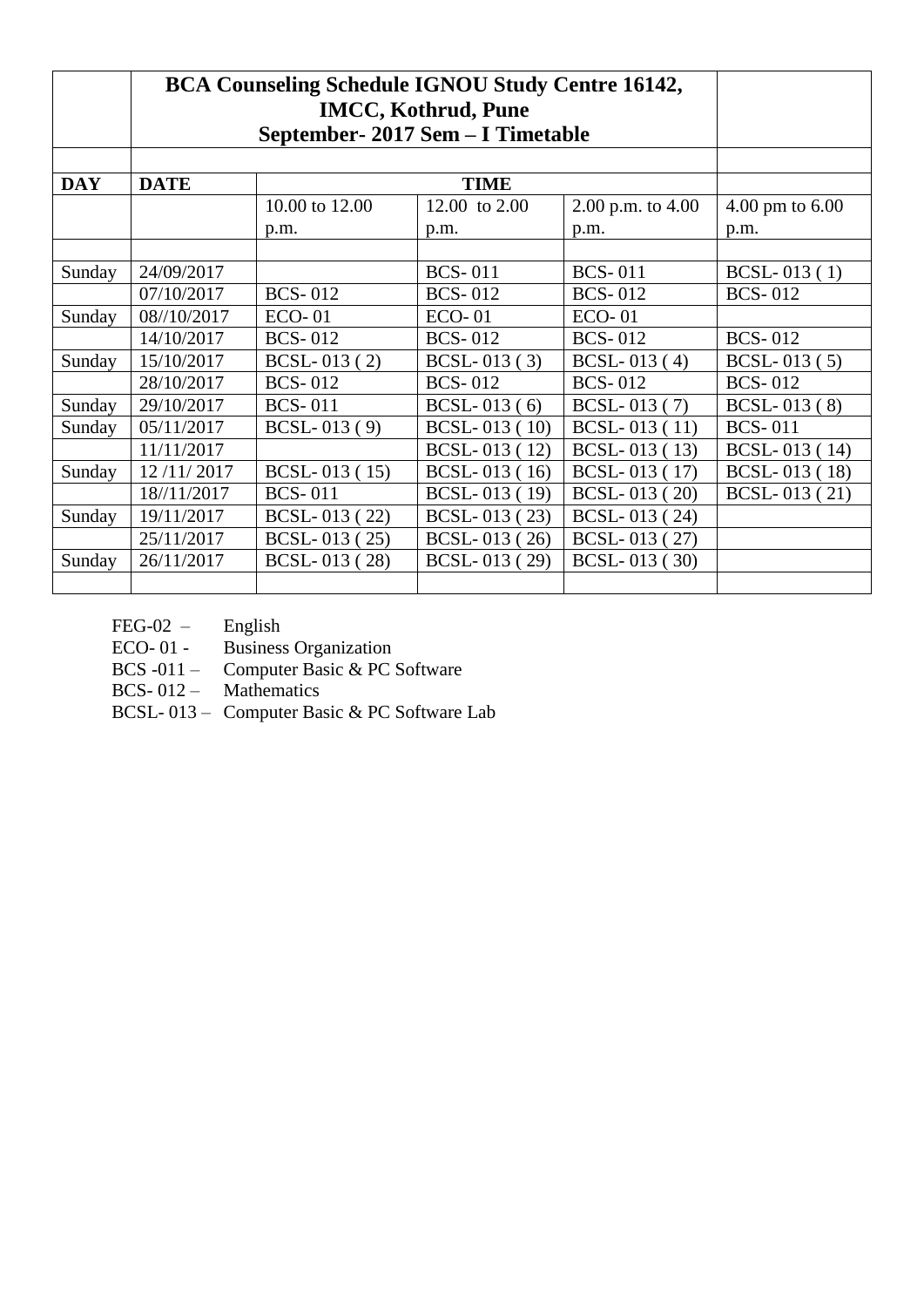|        | <b>BCA Counseling Schedule IGNOU Study Centre 16142,</b><br><b>IMCC, Kothrud, Pune</b><br>September- 2017 Sem - II Timetable |                |  |                  |                 |              |  |
|--------|------------------------------------------------------------------------------------------------------------------------------|----------------|--|------------------|-----------------|--------------|--|
|        |                                                                                                                              |                |  |                  |                 |              |  |
|        |                                                                                                                              |                |  |                  |                 |              |  |
| Day    | <b>Date</b>                                                                                                                  |                |  | <b>Time</b>      |                 |              |  |
|        |                                                                                                                              | 10.00 to 12.00 |  | 12.00 to 2.00 pm | 2.00 to 4.00 pm | 4.00 to 6.00 |  |
|        |                                                                                                                              | pm             |  |                  |                 | pm           |  |
| Sunday | 03/09/2017                                                                                                                   |                |  |                  |                 |              |  |
|        | 09/09/2017                                                                                                                   | <b>MCS-011</b> |  | <b>MCS-011</b>   | <b>MCS-011</b>  |              |  |
| Sunday | 10/09/2017                                                                                                                   | $BCSL-021(1)$  |  | $BCSL-021(2)$    | $BCSL-021(3)$   |              |  |
|        | 16/09/2017                                                                                                                   | $BCSL-021(4)$  |  | $BCSL-021(5)$    | $BCSL-021(6)$   |              |  |
| Sunday | 17/09/2017                                                                                                                   | $BCSL-022(1)$  |  | BCSL-022(2)      | BCSL-022(3)     | BCSL-022(4)  |  |
|        | 23/09/2017                                                                                                                   | BCSL-021(7)    |  | BCSL-021(8)      | BCSL-021(9)     |              |  |
| Sunday | 24/09/2017                                                                                                                   |                |  |                  |                 |              |  |
|        | 07/10/2017                                                                                                                   | <b>MCS-012</b> |  | <b>MCS-012</b>   | <b>MCS-012</b>  |              |  |
| Sunday | 08//10/2017                                                                                                                  | $BCSL-022(5)$  |  | BCSL-022(6)      | BCSL-022(7)     | BCSL-022(8)  |  |
|        | 14/10/2017                                                                                                                   | <b>MCS-012</b> |  | <b>MCS-012</b>   | <b>MCS-012</b>  |              |  |
|        | 15/10/2017                                                                                                                   |                |  |                  |                 |              |  |
|        | 28/10/2017                                                                                                                   | BCSL-021(10)   |  | BCSL-021(11)     | BCSL-021(12)    |              |  |
| Sunday | 29/10/2017                                                                                                                   |                |  |                  |                 |              |  |
| Sunday | 05/11/2017                                                                                                                   |                |  |                  |                 |              |  |
|        | 11/11/2017                                                                                                                   | BCSL-021(13)   |  | BCSL-021(14)     | BCSL-021(15)    |              |  |
| Sunday | 12/11/2017                                                                                                                   |                |  |                  |                 |              |  |
|        | 18//11/2017                                                                                                                  | BCSL-022(9)    |  | BCSL-022(10)     | BCSL-022(11)    | BCSL-022(12) |  |
| Sunday | 19/11/2017                                                                                                                   |                |  |                  |                 |              |  |
|        | 25/11/2017                                                                                                                   | BCSL-022(13)   |  | BCSL-022 (14)    | BCSL-022 (15)   |              |  |
| Sunday | 26/11/2017                                                                                                                   | <b>MCS-015</b> |  | $ECO-02$         | $ECO-02$        | $ECO-02$     |  |
|        |                                                                                                                              |                |  |                  |                 |              |  |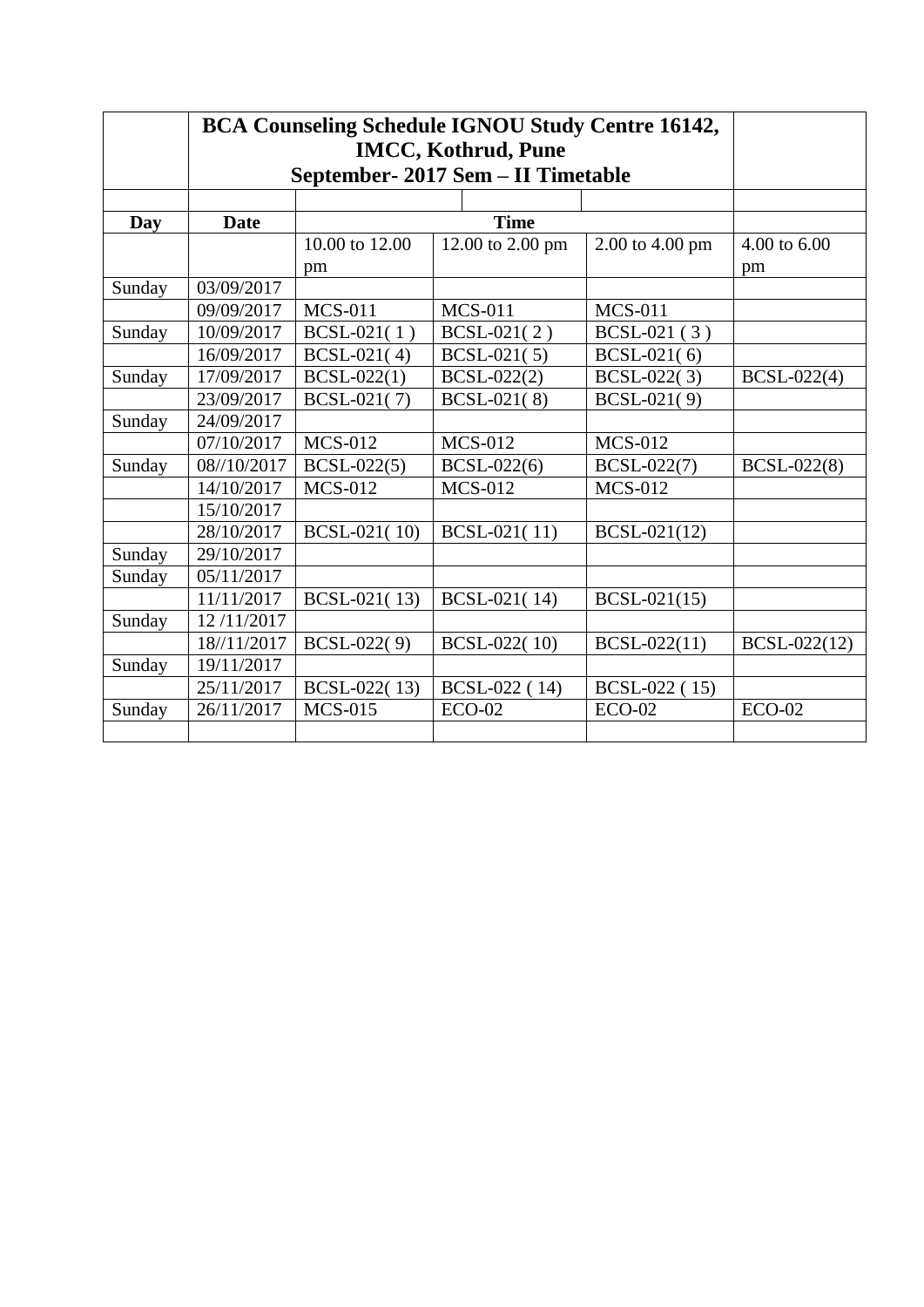|            | <b>BCA- SEM – III Timetable</b> |                |                    |                |                      |
|------------|---------------------------------|----------------|--------------------|----------------|----------------------|
| <b>DAY</b> | <b>DATE</b>                     |                |                    |                |                      |
|            |                                 | 10.00 to 12.00 | 12.00 to 2.00      | $2.00$ p.m. to | $4.00 \text{ pm}$ to |
|            |                                 | p.m.           | p.m.               | 4.00 p.m.      | 6.00 p.m.            |
|            |                                 |                |                    |                |                      |
| Sunday     | 03/09/2017                      | <b>BCS-031</b> | <b>BCS-031</b>     | <b>BCS-031</b> |                      |
|            | 09/09/2017                      | <b>BCS-031</b> | <b>BCS-031</b>     | $BCSL-032(1)$  |                      |
| Sunday     | 10/09/2017                      | <b>MCS-021</b> | <b>MCS-021</b>     |                |                      |
|            | 16/09/2017                      | BCSL-032(2)    | $BCSL-032(3)$      | $BCSL-032(4)$  |                      |
| Sunday     | 17/09/2017                      | <b>MCS-021</b> | <b>MCS-021</b>     |                |                      |
|            | 23/09/2017                      | $BCSL-032(5)$  | $BCSL-032(6)$      | BCSL-032 (7)   |                      |
| Sunday     | 24/09/2017                      | <b>MCS-023</b> | <b>MCS-023</b>     | <b>MCS-023</b> |                      |
|            | 07/10/2017                      | BCSL-032 (8)   | BCSL-032 (9)       | BCSL-032 (10)  |                      |
| Sunday     | 08//10/2017                     | <b>MCS-014</b> | <b>MCS-014</b>     | <b>MCS-014</b> |                      |
|            | 14/10/2017                      | BCSL-032 (11)  | BCSL-032 (12)      | BCSL-032(13)   |                      |
|            | 15/10/2017                      | $BCSL-033(1)$  | BCSL-033(2)        | $BCSL-033(3)$  | BCSL-033(4)          |
|            | 28/10/2017                      | BCSL-032 (14)  | BCSL-032(15)       | BCSL-034(1)    | BCSL-034(2)          |
| Sunday     | 29/10/2017                      | BCSL-033(5)    | $BCSL-033(6)$      | BCSL-033 (7)   |                      |
| Sunday     | 05/11/2017                      | BCSL-033(8)    | <b>BCSL-033(9)</b> | BCSL-033 (10)  |                      |
|            | 11/11/2017                      | $BCSL-034(3)$  | $BCSL-034(4)$      | $BCSL-034(5)$  |                      |
| Sunday     | 12/11/2017                      | BCSL-033 (11)  | BCSL-033(12)       | BCSL-033(13)   |                      |
|            | 18//11/2017                     | $BCSL-034(6)$  | BCSL-034 (7)       | BCSL-034(8)    |                      |
| Sunday     | 19/11/2017                      | BCSL-033 (14)  | BCSL-033 (15)      | BCSL-034(9)    |                      |
|            | 25/11/2017                      | BCSL-034(10)   | BCSL-034(11)       | BCSL-034(12)   |                      |
| Sunday     | 26/11/2017                      | BCSL-034(13)   | BCSL-034(14)       | BCSL-034(15)   |                      |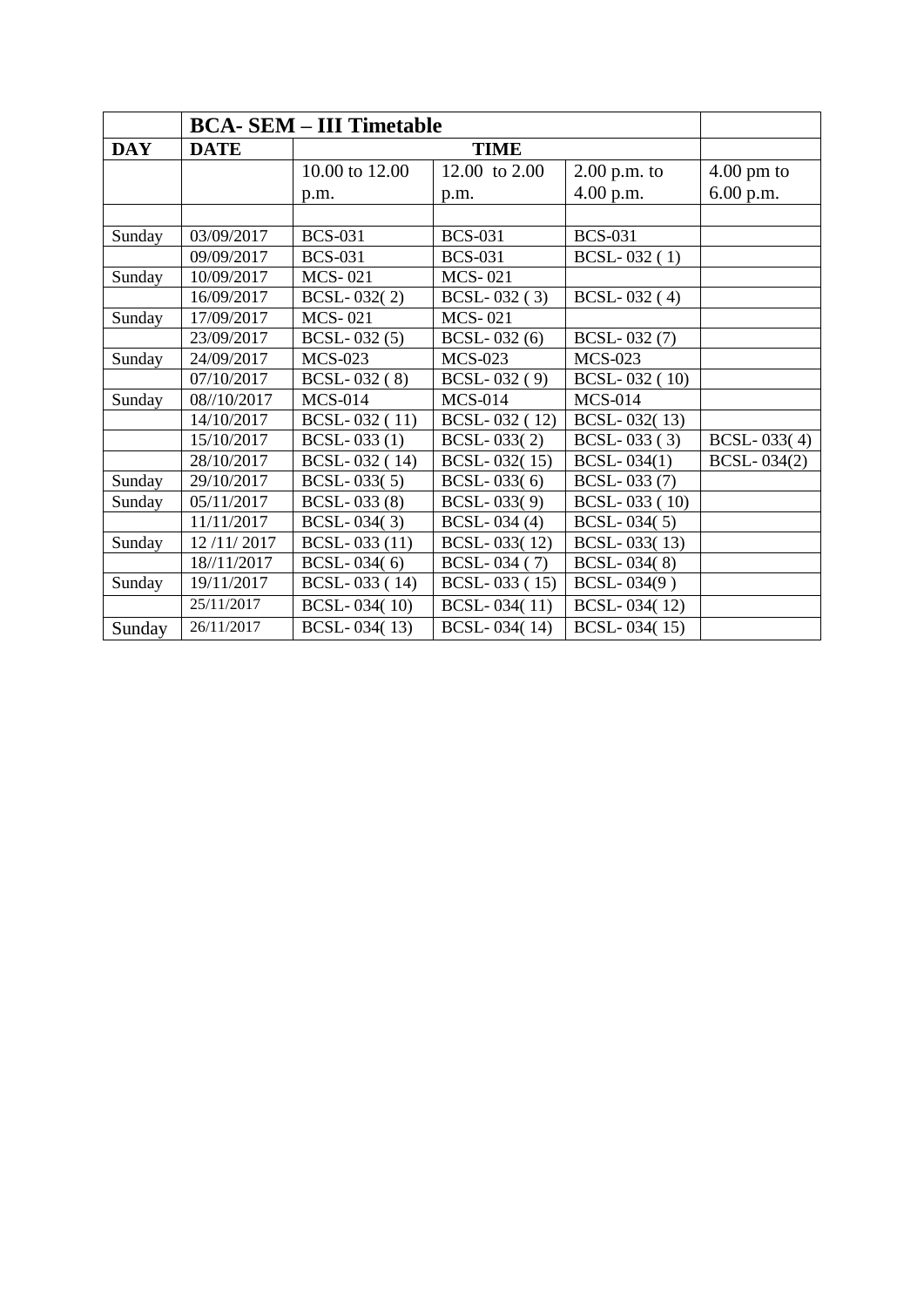| <b>DAY</b> | <b>DATE</b> |                    |                 |                     |                             |
|------------|-------------|--------------------|-----------------|---------------------|-----------------------------|
|            |             | 10.00 to 12.00     | 12.00 to 2.00   | $2.00$ p.m. to      | $4.00 \text{ pm}$ to $6.00$ |
|            |             | p.m.               | p.m.            | 4.00 p.m.           | p.m.                        |
|            |             |                    |                 |                     |                             |
| Sunday     | 03/09/2017  | $BCSL-043(1)$      | $BCSL-043(2)$   | $BCSL-043(3)$       |                             |
|            | 09/09/2017  | <b>BCS-040</b>     | <b>BCS-040</b>  | <b>BCS-040</b>      | BCSL-044 (1)                |
| Sunday     | 10/09/2017  | <b>MCS-024</b>     | <b>MCS-024</b>  | <b>MCS-024</b>      |                             |
|            | 16/09/2017  | <b>BCSL-043(4)</b> | BCSL-043(5)     | $BCSL-043(6)$       |                             |
| Sunday     | 17/09/2017  | <b>BCS-041</b>     | <b>BCS-041</b>  | <b>BCSL-043(7)</b>  |                             |
|            | 23/09/2017  | BCSL-043(8)        | $BCSL-043(9)$   | <b>BCSL-043(10)</b> |                             |
| Sunday     | 24/09/2017  | <b>BCS-041</b>     | <b>BCS-041</b>  | BCSL-043(11)        |                             |
|            | 07/10/2017  | BCSL-043(12)       | BCSL-043(13)    | BCSL-043(14)        | BCSL-043(15)                |
| Sunday     | 08//10/2017 | <b>BCS-042</b>     | <b>BCS-042</b>  | <b>BCS-042</b>      |                             |
|            | 14/10/2017  | $BCSL-045(1)$      | $BCSL-045(2)$   | $BCSL-045(3)$       |                             |
|            | 15/10/2017  | $BCSL-045(4)$      | $BCSL-045(5)$   | $BCSL-045(6)$       |                             |
|            | 28/10/2017  | BCSL-044 (2)       | BCSL-044(3)     | BCSL-044 (4)        | BCSL-044 (5)                |
| Sunday     | 29/10/2017  | BCSL-045(7)        | BCSL-045(8)     | BCSL-045(9)         |                             |
| Sunday     | 05/11/2017  | BCSL-045(10)       | BCSL-045(11)    | BCSL-045(12)        |                             |
|            | 11/11/2017  | $BCSL-044(6)$      | BCSL-044(7)     | BCSL-044 (8)        | BCSL-044(9)                 |
| Sunday     | 12/11/      | <b>MCSL-016</b>    | <b>MCSL-016</b> | <b>MCSL-016</b>     | <b>MCSL-016</b>             |
|            | 2017        |                    |                 |                     |                             |
|            | 18//11/2017 | <b>MCSL-016</b>    | <b>MCSL-016</b> | <b>MCSL-016</b>     | <b>BCSL-044</b> (10)        |
| Sunday     | 19/11/2017  | BCSL-045(13)       | BCSL-045(14)    | BCSL-045(15)        |                             |
|            | 25/11/2017  | <b>MCSL-016</b>    | <b>MCSL-016</b> | <b>MCSL-016</b>     | BCSL-044(11)                |
| Sunday     | 26/11/2017  | BCSL-044(12)       | BCSL-044 (13)   | BCSL-044(14)        | BCSL-044 (15)               |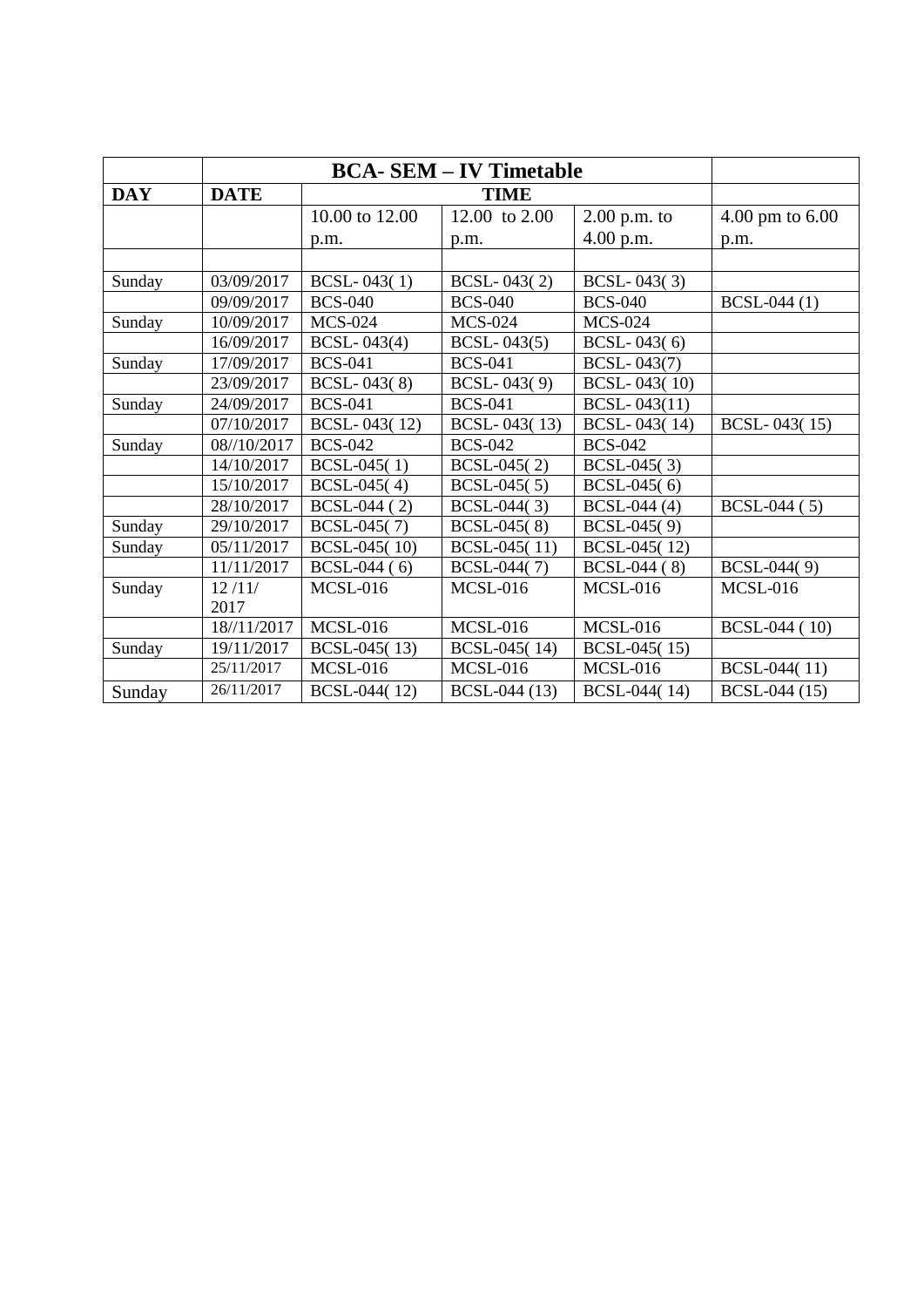| <b>DAY</b> | <b>DATE</b> |                |                      |                |                      |
|------------|-------------|----------------|----------------------|----------------|----------------------|
|            |             | 10.00 to 12.00 | 12.00 to 2.00        | $2.00$ p.m. to | $4.00 \text{ pm}$ to |
|            |             | p.m.           | p.m.                 | 4.00 p.m.      | 6.00 p.m.            |
|            |             |                |                      |                |                      |
| Sunday     | 03/09/2017  |                |                      |                |                      |
|            | 09/09/2017  | $BCSL-056(1)$  | BCSL-056 (2)         | BCSL-056 (3)   | BCSL-056 (4)         |
| Sunday     | 10/09/2017  | <b>BCS-051</b> | <b>BCS-051</b>       | BCSL-057 (1)   |                      |
|            | 16/09/2017  | $BCSL-056(5)$  | $BCSL-056(6)$        | BCSL-056 (7)   | $BCSL-056(8)$        |
| Sunday     | 17/09/2017  | <b>BCS-051</b> | <b>BCS-051</b>       | BCSL-057 (2)   |                      |
|            | 23/09/2017  | $BCSL-056(9)$  | <b>BCSL-056</b> (10) | BCSL-056 (11)  | BCSL-056 (12)        |
| Sunday     | 24/09/2017  | <b>BCS-052</b> | <b>BCS-052</b>       | BCSL-057 (3)   |                      |
|            | 07/10/2017  | BCSL-056 (13)  | BCSL-056 (14)        | BCSL-056 (15)  |                      |
| Sunday     | 08//10/2017 | <b>BCS-052</b> | <b>BCS-052</b>       | BCSL-057 (4)   | BCSL-057(5)          |
|            | 14/10/2017  | $BCSL-058(1)$  | BCSL-058(2)          | BCSL-058(3)    |                      |
|            | 15/10/2017  | <b>BCS-053</b> | <b>BCS-053</b>       |                |                      |
|            | 28/10/2017  | BCSL-058(4)    | BCSL-058(5)          | BCSL-058(6)    |                      |
| Sunday     | 29/10/2017  | <b>BCS-053</b> | <b>BCS-053</b>       |                |                      |
| Sunday     | 05/11/2017  | <b>BCS-054</b> | <b>BCS-054</b>       | <b>BCS-054</b> |                      |
|            | 11/11/2017  | BCSL-058(7)    | BCSL-058 (8)         | BCSL-058 (9)   |                      |
| Sunday     | 12/11/2017  | <b>BCS-054</b> | <b>BCS-054</b>       | BCSL-057 (6)   | BCSL-057(7)          |
|            | 18//11/2017 | BCSL-058(10)   | BCSL-058 (11)        | BCSL-058 (12)  |                      |
| Sunday     | 19/11/2017  | BCSL-057(8)    | BCSL-057 (9)         | BCSL-057(10)   | BCSL-057 (11)        |
|            | 25/11/2017  | BCSL-058 (13)  | BCSL-058 (14)        | BCSL-058 (15)  |                      |
| Sunday     | 26/11/2017  | BCSL-057(12)   | BCSL-057 (13)        | BCSL-057(14)   | $BCSL-057(15)$       |
|            |             |                |                      |                |                      |